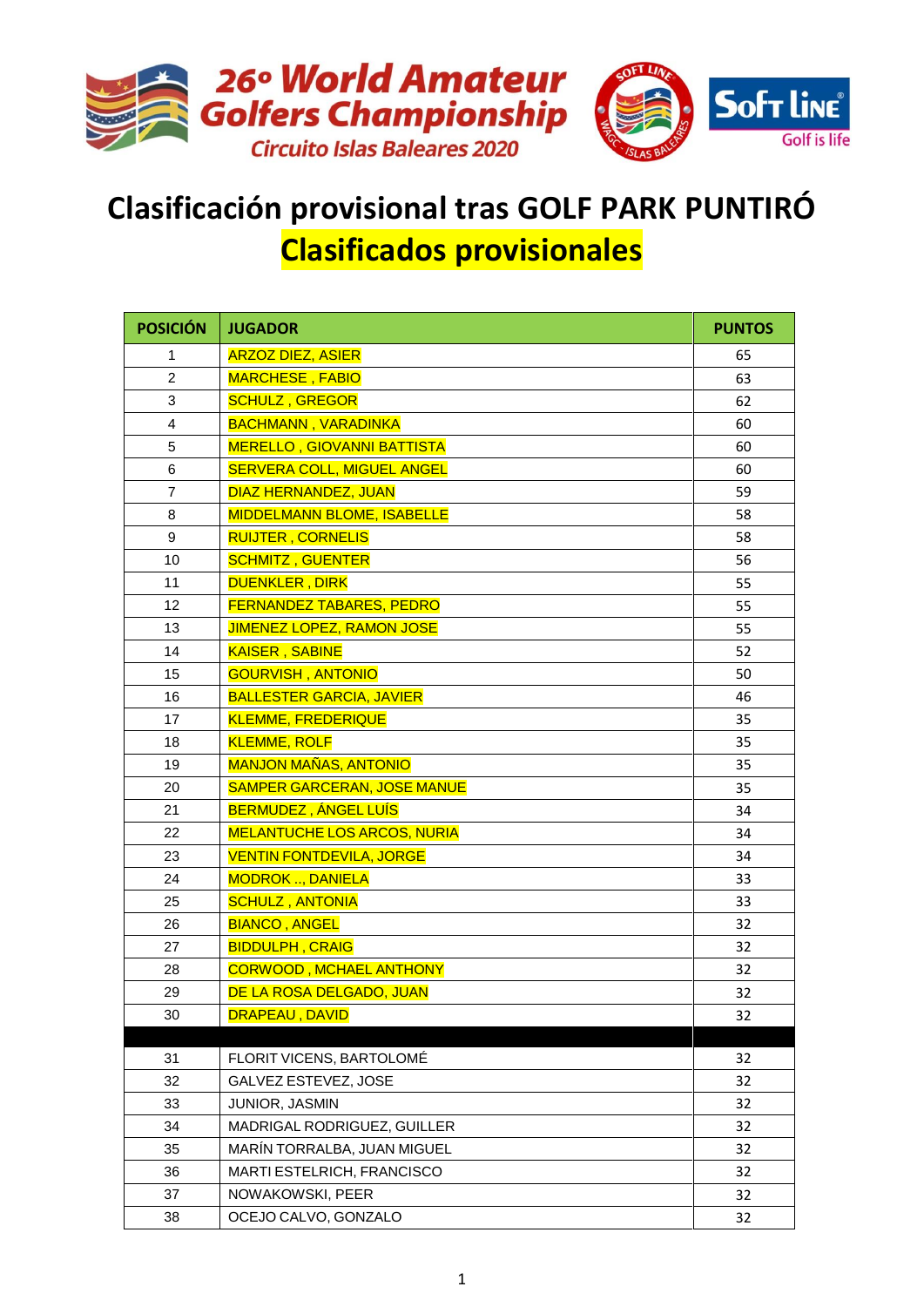





| 39 | OLIVA RIERA, JOAN BERNAT    | 32 |
|----|-----------------------------|----|
| 40 | PAULMANN, PATRICK           | 32 |
| 41 | PONS BAUZA, JAIME           | 32 |
| 42 | SERRA ROSERO, CRISTIAN      | 32 |
| 43 | VILLA MOLINA, RAFAEL        | 32 |
| 44 | ABRAHAM BUADES, MIGUEL      | 31 |
| 45 | BISBAL BUSQUETS, ONOFRE     | 31 |
| 46 | CASASAYAS LADARIA, JORDI    | 31 |
| 47 | CHARNOCK, TIMITHY           | 31 |
| 48 | DUTTON, ADRIAN JOHN         | 31 |
| 49 | FRANCISCO MARTORELL TERRASA | 31 |
| 50 | HALL, ARTURAS               | 31 |
| 51 | HOELLGER, ROLF              | 31 |
| 52 | INSULL, IAN                 | 31 |
| 53 | KOSTADINOV ZLATKOV, ILIA    | 31 |
| 54 | MILLWARD, MARK              | 31 |
| 55 | MOTZ, ULF                   | 31 |
| 56 | MUÑIZ URNIETA, JOSÉ ANTONIO | 31 |
| 57 | ORDOÑEZ JIMENEZ, ANTONIO    | 31 |
| 58 | ROCA SALORD, EDUARDO        | 31 |
| 59 | ROJAS LLADO, RAMON          | 31 |
| 60 | SACRAMENTO BAGLIETTO, IGNAC | 31 |
| 61 | SALVA LÓPEZ, JUAN LUÍS      | 31 |
| 62 | SERVERA DOMENGE, JAUME      | 31 |
| 63 | TOMAS GALMES, JUAN          | 31 |
| 64 | DUETEMEYER, WILHELM         | 30 |
| 65 | FLORIT GELABERT, PERE JOAN  | 30 |
| 66 | <b>GRAEFE, VOLKER</b>       | 30 |
| 67 | HOSIER, ROBERT              | 30 |
| 68 | JULIA VICENS, BERNARDO      | 30 |
| 69 | MATEOS CALVO, JESÚS         | 30 |
| 70 | MULET FLORIT, FRANCISCO     | 30 |
| 71 | NIJS, BART                  | 30 |
| 72 | PORTELL JORDA, JORGE        | 30 |
| 73 | PUCHAS, ILONA               | 30 |
| 74 | RIGO PANIZA, DAMIÁN         | 30 |
| 75 | ROJANO FERNANDEZ, PEDRO     | 30 |
| 76 | SANS LUJAN, PABLO AGUSTIN   | 30 |
| 77 | SECO CABALLERO, JESUS MARIA | 30 |
| 78 | SERALLEGRI, LUCA            | 30 |
| 79 | SORIA LIZANA, RICARDO       | 30 |
| 80 | STIEFEL, MARION             | 30 |
| 81 | WOOLMINGTON, PATRICK        | 30 |
| 82 | ALBORCH BAUMANN, JORGE      | 29 |
| 83 | BOTIA ALONSO, LIDIA         | 29 |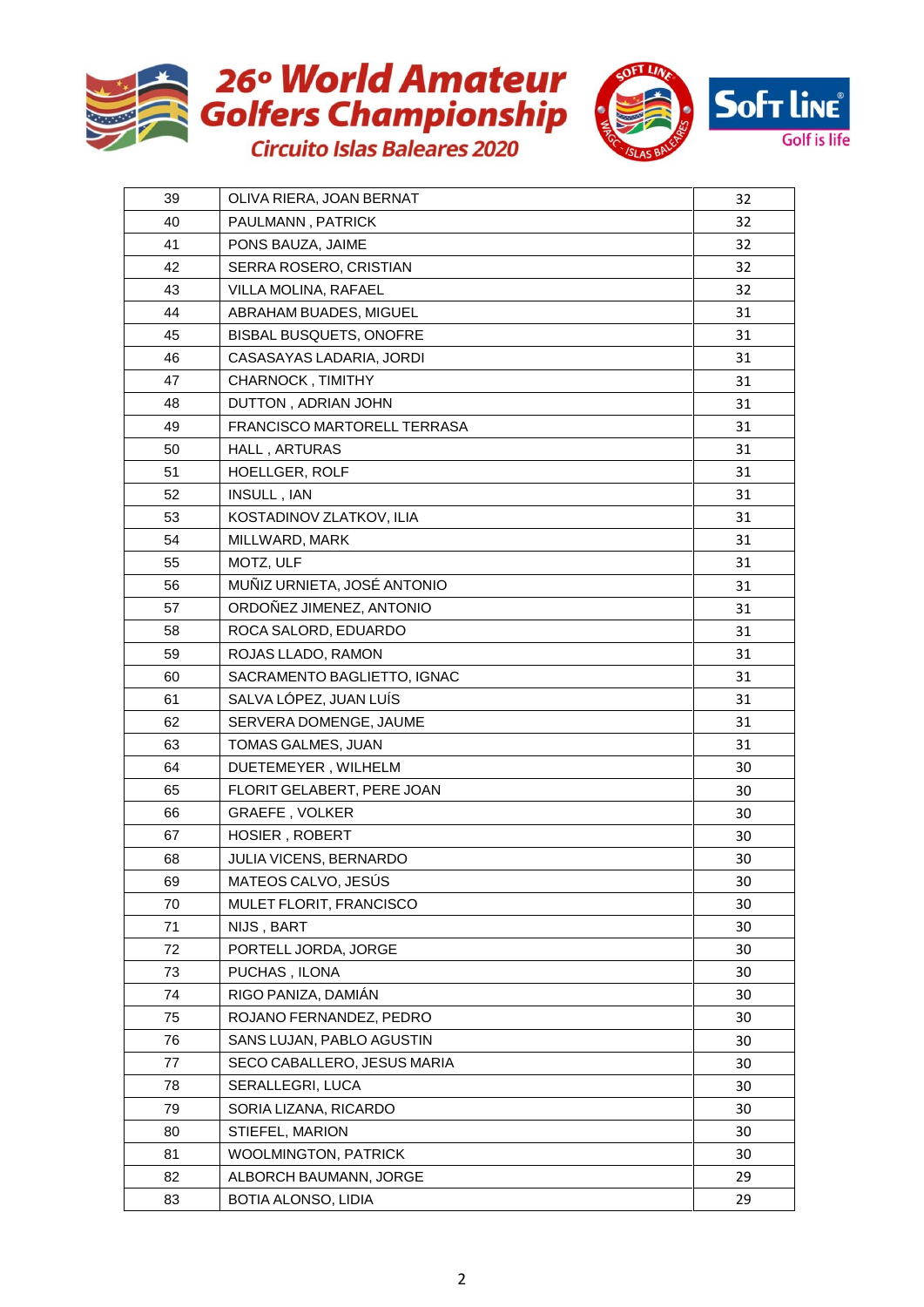



| 84  | <b>BROWN, NEIL</b>            | 29 |
|-----|-------------------------------|----|
| 85  | CALDENTEY SBERT, AINA         | 29 |
| 86  | CASTILLO VILLEGAS, MARIA IS   | 29 |
| 87  | DOIZTUA CALERO, IGNACIO       | 29 |
| 88  | DOIZTUA CALERO, PABLO         | 29 |
| 89  | FERNANDEZ ROMERO, PEDRO JOS   | 29 |
| 90  | GOMARIZ BERBEL, JUAN JOSÉ     | 29 |
| 91  | <b>GOMILA GUTHRIE, CARLOS</b> | 29 |
| 92  | HEIDEL, BEATE                 | 29 |
| 93  | HUGHES, JOHN                  | 29 |
| 94  | JAREÑO RIOS, JOSE             | 29 |
| 95  | LORENZEN, IRENE               | 29 |
| 96  | LORENZEN, PER                 | 29 |
| 97  | MAS SEGUI, BIEL               | 29 |
| 98  | MIDDELMANN BLOME, ALVARO      | 29 |
| 99  | MULLER, ANNE MARIE            | 29 |
| 100 | PALMEIRO VAZQUEZ, GUILLERMO   | 29 |
| 101 | PAWEL, JENS                   | 29 |
| 102 | ROIG TORRES, ANTONIO          | 29 |
| 103 | SCHNEIDER, HANS               | 29 |
| 104 | SUASI LLITERAS, JOAN          | 29 |
| 105 | VELAZQUEZ INSUA, ALEJANDRO    | 29 |
| 106 | WALKER, JÜRG                  | 29 |
| 107 | WALKER, ROSEMARIE             | 29 |
| 108 | CARBAJAL GARATE, FCO. JAVIE   | 28 |
| 109 | HARDING, RICHARD              | 28 |
| 110 | MARCELO POLO, ISABEL          | 28 |
| 111 | PERALTA MILLAN, JOSE          | 28 |
| 112 | PEREZ IÑURRITEGUI, IMANOL     | 28 |
| 113 | SIMONET CAPELLA, MIQUEL       | 28 |
| 114 | STANBROOK, PETER              | 28 |
| 115 | WULFF, MICHAEL                | 28 |
| 116 | FORTUNY SALAS, SALVADOR       | 27 |
| 117 | GIL FERRAGUT, JUAN            | 27 |
| 118 | GUILLEN MONTENEGRO, JOSÉ LU   | 27 |
| 119 | OLIVER POU, JAIME             | 27 |
| 120 | PILE, NICK                    | 27 |
| 121 | <b>TURPIN, CHARLES</b>        | 27 |
| 122 | <b>BALK, KERSTIN</b>          | 26 |
| 123 | CASANOVAS ARIAS, ESTEBAN AN   | 26 |
| 124 | DE LA FUENTE BOTEY, ALBERTO   | 26 |
| 125 | FERRETJANS VENDRELL, JUAN M   | 26 |
| 126 | HÜBNER, JÖRG                  | 26 |
| 127 | JUSTINE, BEATRICE             | 26 |
| 128 | MOREY SAMPOL, BARTOLOME       | 26 |